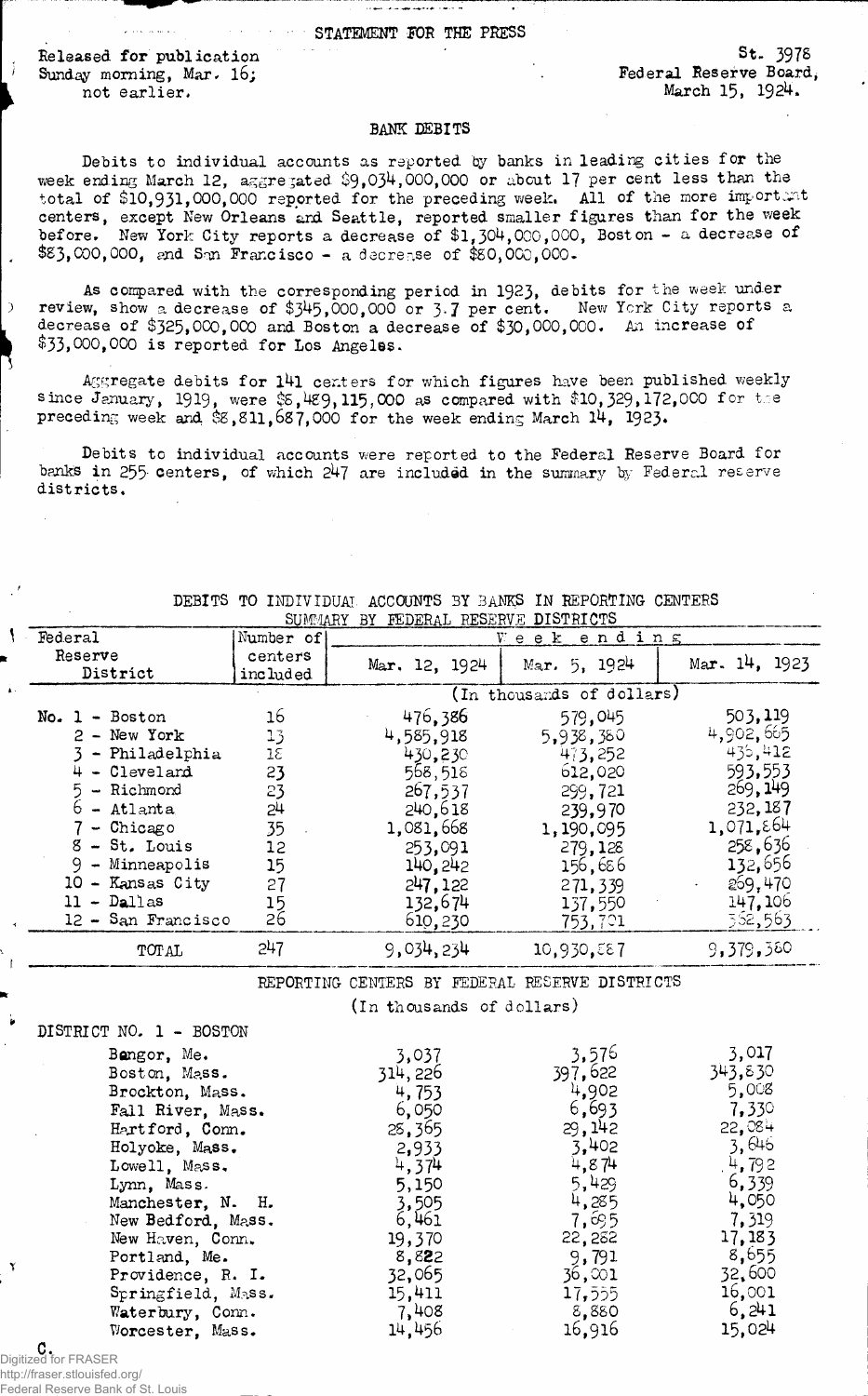$\sim 10^4$ DEBITS TO INDIVIDUAL ACCOUNTS BY BANKS IN REPORTING- CENTERS \_\_\_\_\_\_ St. 39\_78.a.

 $\sim$  .  $\sim$ 

 $\bar{\psi}$ 

 $\big)$ 

 $\overline{A}$ 

 $\mathcal{L}_{\mathcal{A}}$ 

 $\mathbf{\hat{i}}$ 

l,

 $\mathfrak{t}$ 

 $\ddot{\bullet}$ 

 $\lambda$ 

 $\langle \psi \rangle$  ,  $\langle \psi \rangle$ 

 $\bar{\beta}$ 

| <b>DEBITO</b> TO THAT AT AGEN                                                                                                                                                                                                                                                                                                                                                                                                                       |                                                                                                                                                                                                                      | ending<br>$V$ e e $k$                                                                                                                                                                                                  |                                                                                                                                                                                                                        |
|-----------------------------------------------------------------------------------------------------------------------------------------------------------------------------------------------------------------------------------------------------------------------------------------------------------------------------------------------------------------------------------------------------------------------------------------------------|----------------------------------------------------------------------------------------------------------------------------------------------------------------------------------------------------------------------|------------------------------------------------------------------------------------------------------------------------------------------------------------------------------------------------------------------------|------------------------------------------------------------------------------------------------------------------------------------------------------------------------------------------------------------------------|
|                                                                                                                                                                                                                                                                                                                                                                                                                                                     | Mar. $12, 1924$                                                                                                                                                                                                      | Mar. 5, 1924                                                                                                                                                                                                           | Mar. $14, 1923$                                                                                                                                                                                                        |
|                                                                                                                                                                                                                                                                                                                                                                                                                                                     |                                                                                                                                                                                                                      | (In thousands of dollars)                                                                                                                                                                                              |                                                                                                                                                                                                                        |
| DISTRICT NO. 2 - NEW YORK                                                                                                                                                                                                                                                                                                                                                                                                                           |                                                                                                                                                                                                                      |                                                                                                                                                                                                                        |                                                                                                                                                                                                                        |
| Albany, N.Y.<br>Binghamton, N.Y.<br>Buffalo, N. Y.<br>Elmira, N. Y.<br>Jamestown, N.Y.<br>Montclair, N. J.<br>Newark, N. J.<br>New York, N.Y.                                                                                                                                                                                                                                                                                                       | 21,592<br>4,438<br>59,596<br>3,538<br>3,804<br>4,281<br>54,252<br>4,336,587                                                                                                                                          | 23,668<br>4,359<br>73,166<br>4,330<br>4,108<br>3,356<br>66,904<br>5,640,692                                                                                                                                            | 19,438<br>4,474<br>61,656<br>3,549<br>3,851<br>2,532<br>58,175<br>4,661,234                                                                                                                                            |
| Northern New Jersey Clearing                                                                                                                                                                                                                                                                                                                                                                                                                        |                                                                                                                                                                                                                      |                                                                                                                                                                                                                        | 34,113                                                                                                                                                                                                                 |
| House Association<br>Passaic, N. J.<br>Poughkeepsie, N.Y.<br>Rochester, N.Y.<br>Stamford, Conn.<br>Syracuse, N.Y.                                                                                                                                                                                                                                                                                                                                   | 43,093<br>7,008<br>3,030<br>30,868<br>2,379<br>13,882                                                                                                                                                                | 51, 147<br>8,387<br>4,299<br>37,864<br>2,912<br>17,487                                                                                                                                                                 | 6,555<br>30,713<br>2,521<br>13,854                                                                                                                                                                                     |
| DISTRICT NO. 3 - PHILADELPHIA                                                                                                                                                                                                                                                                                                                                                                                                                       |                                                                                                                                                                                                                      |                                                                                                                                                                                                                        |                                                                                                                                                                                                                        |
| Allentown, Pa.<br>Altoona, Pa.<br>Comden, N. J.<br>Chester, Pa.<br>Harrisburg, Pa.<br>Hazleton, Pa.<br>Johnstown, Pa.<br>Lancaster, Pa.<br>Lebanon, Pa.<br>Norristown, Pa.<br>Philadelphia, Pa.<br>Reading, Pa.<br>Scranton, Pa.<br>Trenton, N. J.<br>Wilkes-Barre, Pa.<br>Williamsport, Pa.<br>Wilmington, Del.<br>York, Pa.                                                                                                                       | 6,148<br>3,353<br>10,355<br>4,522<br>8,636<br>2,463<br>4,921<br>5,750<br>1,410<br>813<br>316,826<br>8,795<br>17,700<br>14,065<br>9,784<br>3,539<br>6,651<br>4,496                                                    | 7,037<br>3,606<br>11,691<br>5,670<br>8,870<br>2,897<br>5,080<br>6,290<br>1,540<br>842<br>352,471<br>7,685<br>16,300<br>15,072<br>11,258<br>3,745<br>8,398<br>4,80C                                                     | 5,712<br>3,888<br>9,756<br>4,841<br>7,913<br>2,243<br>4,916<br>5,851<br>1,422<br>963<br>325,713<br>9,405<br>15,607<br>12,915<br>9,134<br>4,151<br>7,509<br>4,473                                                       |
| DISTRICT NO. 4 - CLEVELAND<br>Akron, Ohio<br>Butler, Pa.<br>Canton, Ohio<br>Cincinnati, Ohio<br>Cleveland, Ohio<br>Columbus, Ohio<br>Connellsville, Pa.<br>Dayton, Ohio<br>Erie, Pa.<br>Greensburg, Pa.<br>Homestead, Pa.<br>Lexington, Ky.<br>Lima, Ohio<br>Lorain, Ohio<br>New Brighton, Pa.<br>Oil City, Pa.<br>Pittsburgh, Pa.<br>Springfield, Ohio<br>Toledo, Ohio<br>Warren, Ohio<br>Wheeling, W. Va.<br>Youngstown, Ohio<br>Zanesville, Ohio | 15,127<br>2,311<br>11,455<br>65,528<br>137,523<br>29,014<br>1,171<br>16,803<br>7,212<br>4,605<br>816<br>7,160<br>4,843<br>1,212<br>2,600<br>3,151<br>180,000<br>5,429<br>42,206<br>3,322<br>9,241<br>14,498<br>3,291 | 16,319<br>2,073<br>11,575<br>74,433<br>151,734<br>33,505<br>1,120<br>18, 343<br>6,628<br>5,308<br>969<br>7,711<br>4,461<br>1,233<br>2,496<br>3,102<br>193,694<br>6,435<br>40,591<br>3,181<br>10,778<br>13,444<br>2,884 | 16,263<br>2,648<br>12,208<br>76,423<br>133,208<br>31,325<br>1,759<br>15,877<br>7,218<br>4,795<br>704<br>8,643<br>3,494<br>1,216<br>2,327<br>2,902<br>193,697<br>5,497<br>42,907<br>4,103<br>11, 153<br>12,183<br>3,003 |

**C,**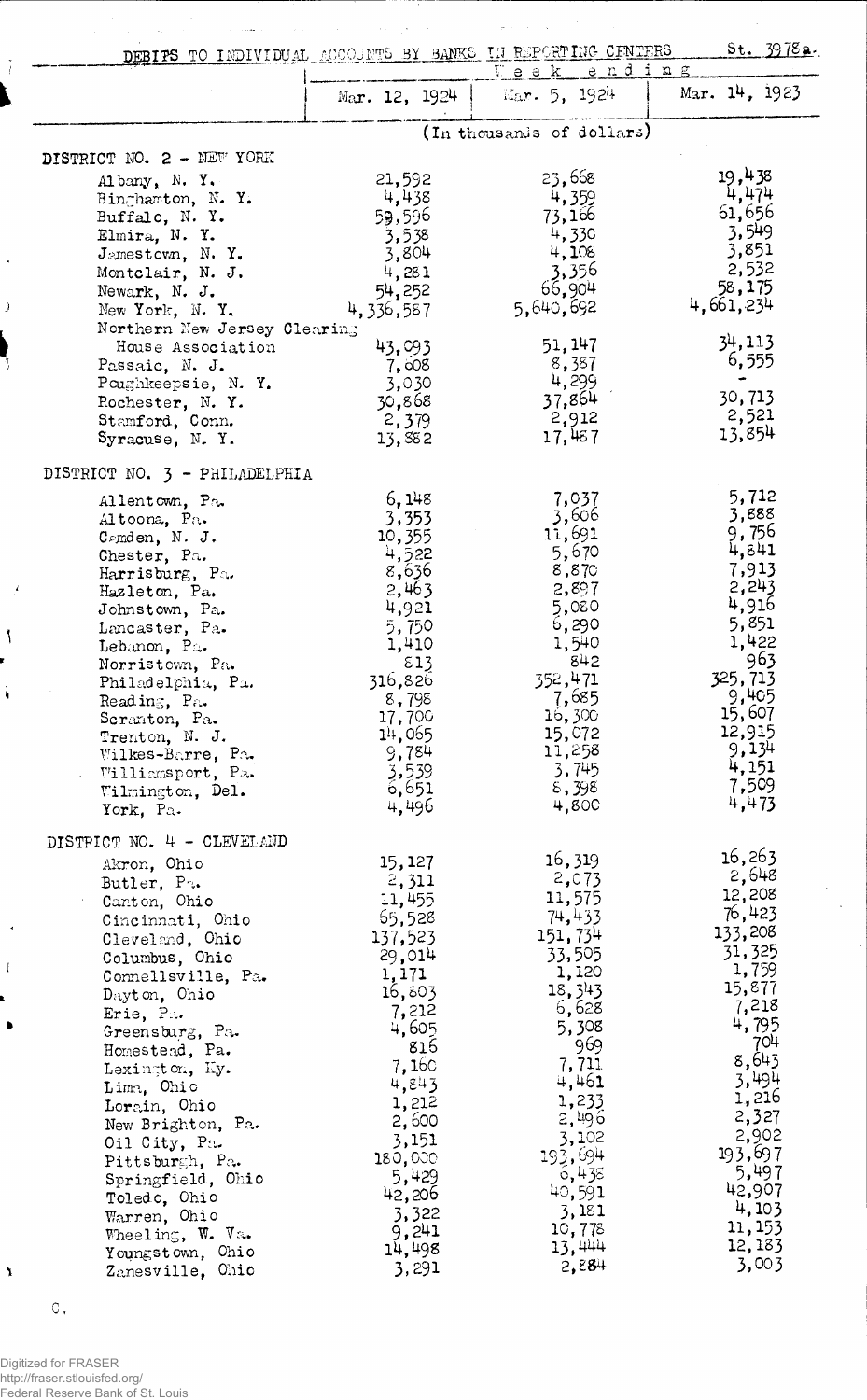|                                                                                                                                                                                                                                                                                                                                                                                                                                                                     | St. 3978b<br>DEBITS TO INDIVIDUAL ACCOUNTS BY BANKS IN FEPOPTING CENTERS<br>Week ending                                                                                                                         |                                                                                                                                                                                                                       |                                                                                                                                                                                                                    |  |  |
|---------------------------------------------------------------------------------------------------------------------------------------------------------------------------------------------------------------------------------------------------------------------------------------------------------------------------------------------------------------------------------------------------------------------------------------------------------------------|-----------------------------------------------------------------------------------------------------------------------------------------------------------------------------------------------------------------|-----------------------------------------------------------------------------------------------------------------------------------------------------------------------------------------------------------------------|--------------------------------------------------------------------------------------------------------------------------------------------------------------------------------------------------------------------|--|--|
|                                                                                                                                                                                                                                                                                                                                                                                                                                                                     | Mar. 12, 1924                                                                                                                                                                                                   | Mar, 5, 1924                                                                                                                                                                                                          | Mar. 14, 1923                                                                                                                                                                                                      |  |  |
|                                                                                                                                                                                                                                                                                                                                                                                                                                                                     | (In thousands of dollars)                                                                                                                                                                                       |                                                                                                                                                                                                                       |                                                                                                                                                                                                                    |  |  |
| DISTRICT NO. 5 - RICHMOND                                                                                                                                                                                                                                                                                                                                                                                                                                           |                                                                                                                                                                                                                 |                                                                                                                                                                                                                       |                                                                                                                                                                                                                    |  |  |
| Asheville, N. C.<br>Baltimore, Md.<br>Charleston, S. C.<br>Charleston, V. Va.<br>Charlotte, N. C.<br>Columbia, S. C.<br>Cumberland, Md.<br>Danville, Va.<br>Durham, N. C.<br>Greensboro, N. C.<br>Greenville, S. C.<br>Hagerstown, Md.<br>Huntington, W. Va.<br>Lynchburg, Va.<br>Newport News, Va.<br>Norfolk, Va.<br>Raleigh, N. C.<br>Richmond, Va.<br>Roanoke, Va.<br>Spartanburg, S. C.<br>Washington, D. C.<br>Ä<br>Wilmington, N. C.<br>Winston-Salem, N. C. | 4,984<br>89,898<br>4,900<br>8,539<br>9,534<br>4,800<br>2,190<br>2,329<br>4,588<br>4,947<br>5,828<br>1,966<br>5,900<br>4,209<br>1,587<br>14,724<br>7,310<br>26,368<br>5,271<br>2,960<br>43,418<br>4,349<br>6,938 | 4,420<br>101,400<br>5,477<br>9,414<br>10,318<br>4,944<br>1,957<br>2,319<br>4,119<br>5,402<br>$6,267$ .<br>2,383<br>6,314<br>5,042<br>1,660<br>16,056<br>6,950<br>34,916<br>6,476<br>3,005<br>48,563<br>5,367<br>6,952 | 4,674<br>80,300<br>6,918<br>7,643<br>10,160<br>6,700<br>2,086<br>1,976<br>5,063<br>5,516<br>5,600<br>2,275<br>5,905<br>4,811<br>1,654<br>16,695<br>8,100<br>28,422<br>4,689<br>3,256<br>43,986<br>5,058<br>7,662   |  |  |
| DISTRICT NO. 6 - ATLANTA                                                                                                                                                                                                                                                                                                                                                                                                                                            |                                                                                                                                                                                                                 |                                                                                                                                                                                                                       |                                                                                                                                                                                                                    |  |  |
| Albany, Ga.<br>Atlanta, Ga.<br>Augusta, Ga.<br>Birmingham, Ala.<br>Brunswick, Ga.<br>Chattanooga, Tenn.<br>Columbus, Ga.<br>Dothan, Ala.<br>Elberton, Ga.<br>Jackson, Miss.<br>Jacksonville, Fla.<br>Knoxville, Tenn.<br>Macon, Ga.<br>Meridian, Miss.<br>Mobile, Ala.<br>Montgomery, Ala.<br>Nashville, Tenn.<br>Newnan, Ga.<br>New Orleans, La.<br>Pensacola, Fla.<br>Savannah, Ga.<br>Tampa, Fla.<br>Valdosta, Ga.<br>Vicksburg, Miss.                           | 859<br>29,915<br>6,215<br>25,564<br>654<br>8,410<br>2,534<br>688<br>205<br>3,754<br>13,554<br>7,376<br>4,484<br>2,501<br>6,541<br>5,337<br>18,864<br>390<br>80,952<br>1,814<br>5,407<br>5,840<br>1,065<br>1,695 | 1,070<br>32,355<br>6,483<br>24,953<br>636<br>8,526<br>2,908<br>720<br>193<br>3,460<br>14,484<br>8,591<br>4,631<br>2,827<br>6,004<br>5,143<br>17,833<br>431<br>73,814<br>1,677<br>11,456<br>9,104<br>1,120<br>1,551    | 1,700<br>31,245<br>9,482<br>23,272<br>621<br>8,838<br>3,735<br>615<br>304<br>3,181<br>13,056<br>6,728<br>5,201<br>2,506<br>6,452<br>5,605<br>16,335<br>558<br>70,192<br>1,512<br>10,310<br>7,614<br>1,174<br>1,951 |  |  |

والأصود

 $\omega_{\rm{max}}$ 

المائمة

 $\sim$ 

 $\mathbb{Z}^{d-1}$  $\ddot{\cdot}$ 

 $\ddot{\phantom{0}}$ 

c.

 $\hat{\boldsymbol{\theta}}$ 

 $\lambda$ 

 $\frac{1}{2}$ 

١

Ä,

Digitized for FRASER ٠ http://fraser.stlouisfed.org/ Federal Reserve Bank of St. Louis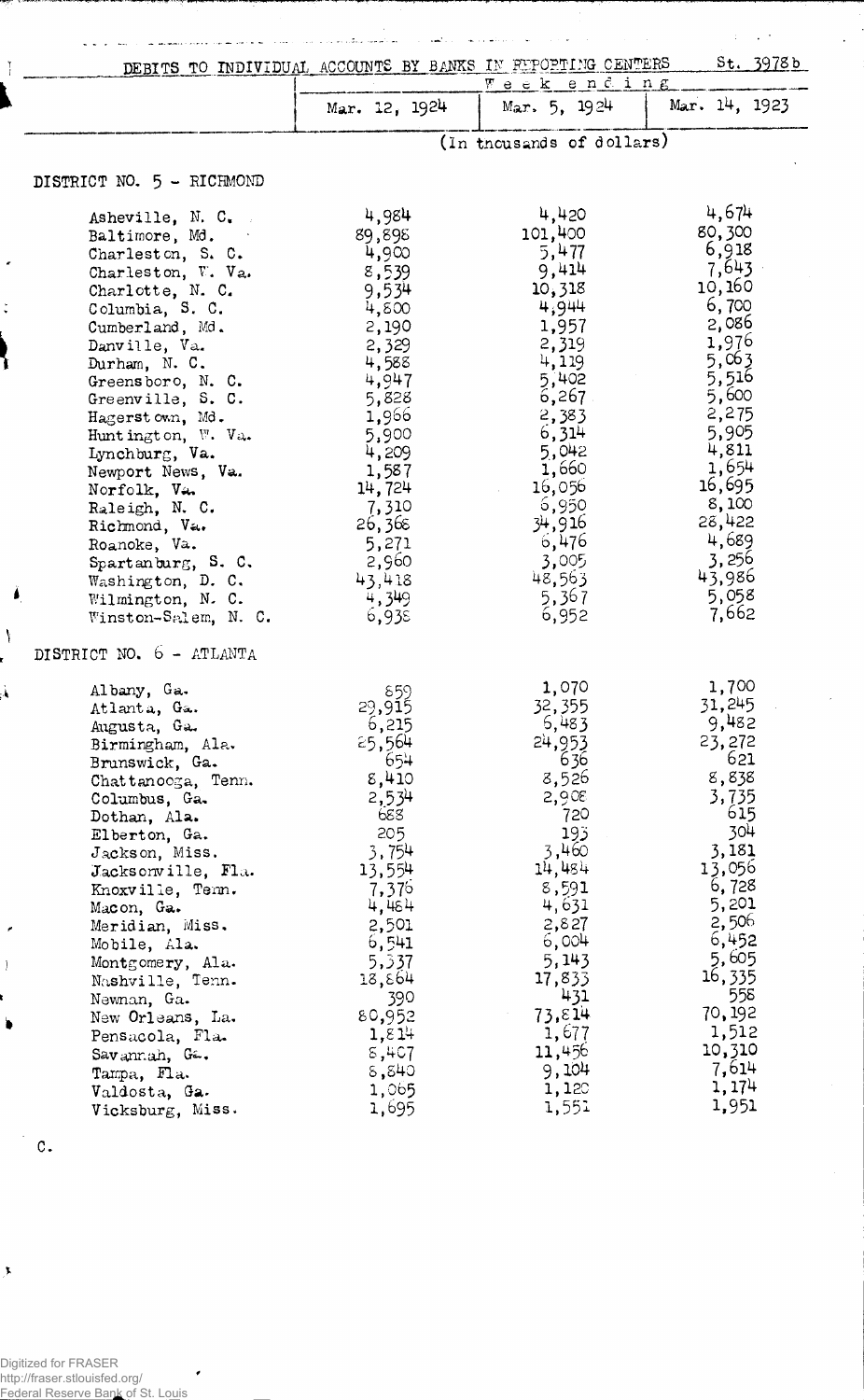| and the company of the company of the<br>العرابات المنافعة المنتقلة فيستنبط فتحالة ومستسمع وبالتساب ومراود ولاستنبط ستستسم والمسويات المراباتي |                                                       |                           |                                |
|------------------------------------------------------------------------------------------------------------------------------------------------|-------------------------------------------------------|---------------------------|--------------------------------|
| TO.                                                                                                                                            | INDIVIDUAL ACCOUNTS BY BANKS IN REPORTING CENTERS St. |                           | 3978c                          |
|                                                                                                                                                | Mar. 12, 1924                                         | eek ending                | Mar. 6, $1924$   Mar. 14, 1923 |
|                                                                                                                                                |                                                       | (In thousands of dollars) |                                |

## DISTRICT NO. 7 - CHICAGO

 $\vert$   $\vert$ 

 $\ddot{\phantom{0}}$ 

 $\pmb{i}$ 

Ì

 $\mathbf{I}$ 

 $\backslash$ 

 $\mathbf{r}$ 

 $\overline{\phantom{a}}$ 

 $\mathcal{A}$ 

 $\mathcal{F}$ 

| Adrian, Mich.<br>Aurora, Ill.<br>Bay City, Mich.<br>Bloomington, Ill.<br>Cedar Rapids, Iowa<br>Chicago, Ill.<br>Danville, Ill.<br>Davemport, Iowa<br>Decatur, Ill.<br>Des Moines, Iowa<br>Detroit, Mich.<br>Dubuque, Iowa<br>Flint, Mich.<br>Fort Wayne, Ind.<br>Gary, Ind.<br>Grand Rapids, Mich.<br>Green Bay, Wis.<br>Hammond, Ind.<br>Indianapolis, Ind.<br>Jackson, Mich.<br>Kalamazoo, Mich.<br>Lansing, Mich.<br>Mason City, Iowa<br>Milwaukee, Wis.<br>Moline, Ill.<br>Muscatine, Iowa<br>Oshkosh, Wis.<br>Peoria, Ill.<br>Rockford, Ill.<br>Saginaw, Mich.<br>Sioux City, Iowa<br>South Bend, Ind. | 977<br>3,368<br>2,560<br>3,039<br>6,876<br>649,372<br>4,000<br>5,889<br>3,430<br>20,574<br>147,484<br>3,676<br>6,808<br>8,921<br>4,731<br>14,539<br>3,016<br>3,240<br>33,165<br>3,873<br>4,501<br>7,897<br>2,126<br>64,202<br>1,666<br>1,828<br>2,300<br>9,715<br>6,008<br>5,344<br>20,624<br>9,518 | 665<br>4,064<br>2,378<br>5,600<br>9,891<br>703,662<br>3,800<br>8,971<br>4,302<br>22,059<br>164,541<br>3,578<br>8,108<br>10,731<br>3,194<br>15,473<br>3,065<br>3,411<br>40,303<br>5,119<br>5,398<br>8,300<br>2,762<br>70,780<br>2,058<br>1,657<br>2,600<br>11,045<br>6,185<br>5,421<br>22,011<br>9,321 | 1,008<br>3,512<br>1,905<br>3,032<br>6,845<br>635,392<br>4,500<br>6,600<br>3,452<br>22,843<br>156,451<br>3,559<br>7,582<br>8,300<br>3,961<br>13,881<br>2,258<br>3,000<br>35,197<br>3,600<br>4,266<br>8,200<br>2,592<br>59,351<br>1,739<br>2,021<br>2,500<br>9,315<br>6,418<br>5,349<br>17, 447<br>8,034 |
|-------------------------------------------------------------------------------------------------------------------------------------------------------------------------------------------------------------------------------------------------------------------------------------------------------------------------------------------------------------------------------------------------------------------------------------------------------------------------------------------------------------------------------------------------------------------------------------------------------------|-----------------------------------------------------------------------------------------------------------------------------------------------------------------------------------------------------------------------------------------------------------------------------------------------------|-------------------------------------------------------------------------------------------------------------------------------------------------------------------------------------------------------------------------------------------------------------------------------------------------------|--------------------------------------------------------------------------------------------------------------------------------------------------------------------------------------------------------------------------------------------------------------------------------------------------------|
| Springfield, Ill.                                                                                                                                                                                                                                                                                                                                                                                                                                                                                                                                                                                           | 6,184                                                                                                                                                                                                                                                                                               | 7,670                                                                                                                                                                                                                                                                                                 | 7,232                                                                                                                                                                                                                                                                                                  |
| Terre Haute, Ind.                                                                                                                                                                                                                                                                                                                                                                                                                                                                                                                                                                                           | 5,717                                                                                                                                                                                                                                                                                               | 6,978                                                                                                                                                                                                                                                                                                 | 6,024<br>4,498                                                                                                                                                                                                                                                                                         |
| Waterloo, Iowa                                                                                                                                                                                                                                                                                                                                                                                                                                                                                                                                                                                              | 4,500                                                                                                                                                                                                                                                                                               | 4,994                                                                                                                                                                                                                                                                                                 |                                                                                                                                                                                                                                                                                                        |
| DISTRICT NO. 8 - St. LOUIS                                                                                                                                                                                                                                                                                                                                                                                                                                                                                                                                                                                  |                                                                                                                                                                                                                                                                                                     |                                                                                                                                                                                                                                                                                                       |                                                                                                                                                                                                                                                                                                        |
| East St. Louis and<br>Nat'l Stock Yards, Ill.<br>Eldorado, Ark.<br>Evansville, Ind.<br>Fort Smith, Ark.<br>Greenville, Miss.<br>Helena, Ark.<br>Little Rock, Ark.<br>Louisville, Ky.<br>Memphis, Term.<br>Owensboro, Ky.<br>Quincy, Ill.<br>St. Louis, Mo.<br>Sedalia, Mo.<br>Springfield, Mo.                                                                                                                                                                                                                                                                                                              | 8,457<br>1,837<br>6,946<br>2,741<br>758<br>1,163<br>14,655<br>37,809<br>28,735<br>1,591<br>2,573<br>144,907<br>892<br>2,756                                                                                                                                                                         | 8,644<br>1,563<br>6,780<br>2,689<br>847<br>1,224<br>14,964<br>40,311<br>31,764<br>1,572<br>3,060<br>164,093<br>1,050<br>3,180                                                                                                                                                                         | 9,288<br>7,504<br>2,706<br>815<br>1, 174<br>14,620<br>37,591<br>33,890<br>1,702<br>2,972<br>143, 181<br>3,193                                                                                                                                                                                          |

 $\label{eq:2} \frac{1}{\sqrt{2}}\left(\frac{1}{\sqrt{2}}\right)^2$ 

 $\overline{C}$ .

Digitized for FRASER<br>http://fraser.stlouisfed.org/<br>Federal Reserve Bank of St. Louis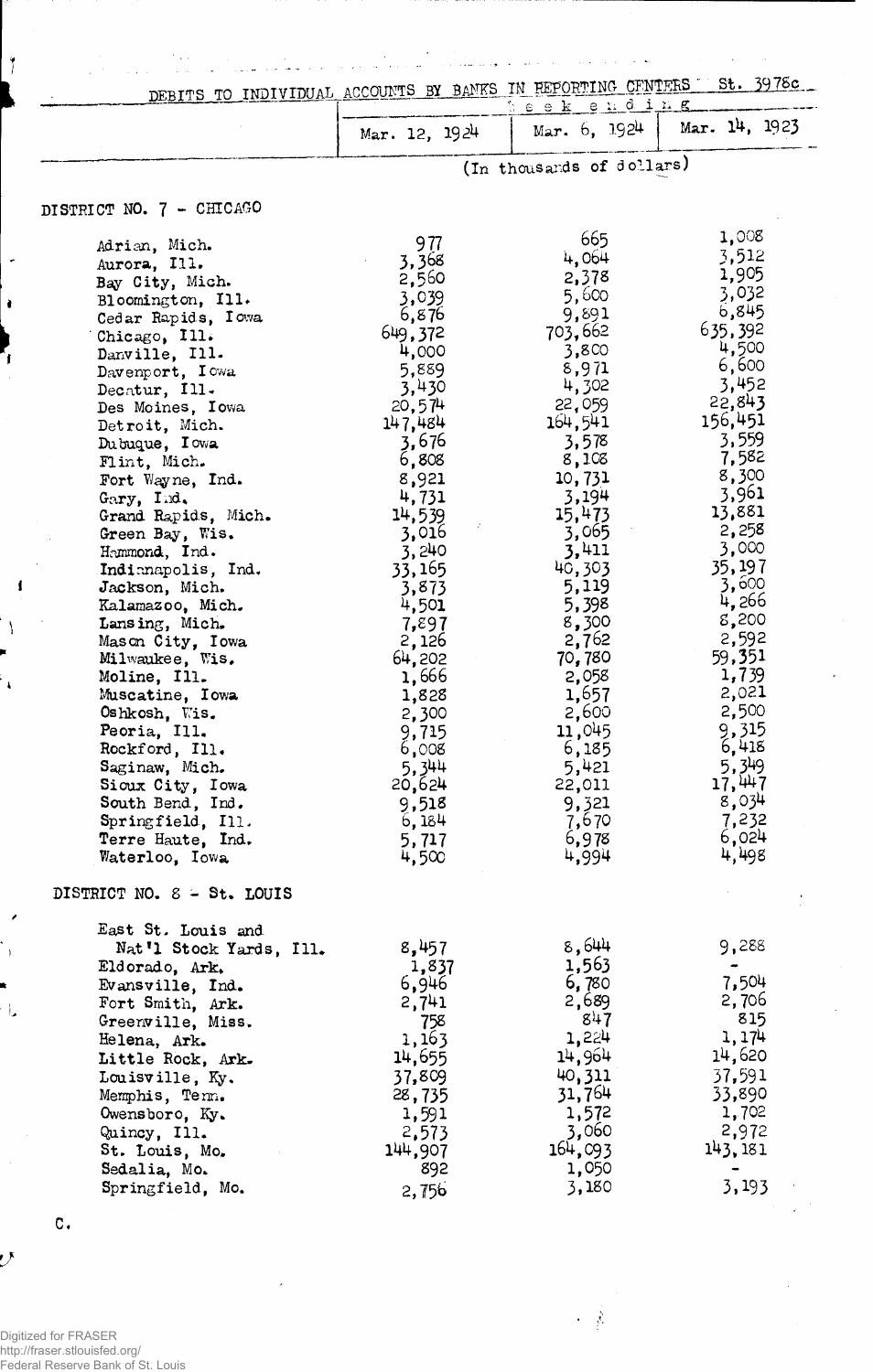|                                    | St. 3978d<br>DEBITS TO INDIVIDUAL ACCOUNTS BY BANKS IN REPORTING CENTERS<br>Week ending |                             |                 |  |
|------------------------------------|-----------------------------------------------------------------------------------------|-----------------------------|-----------------|--|
|                                    | Mar. 12, 1924                                                                           | Mar. $5, 192^{\frac{1}{4}}$ | Mar. $14, 1923$ |  |
|                                    |                                                                                         | (In thousands of dollars)   |                 |  |
| DISTRICT NO. 9 - MINNEAPOLIS.      |                                                                                         |                             |                 |  |
| Aberdeen, S. D.                    | 1,156                                                                                   | 1,163                       | 1,116           |  |
| Billings, Mont.                    | 1,316                                                                                   | 1,422                       | 1,774           |  |
| Dickinson, N. D.                   | 251                                                                                     | 364                         | 275             |  |
| Duluth, Minn.                      | 14, 154                                                                                 | 16,032                      | 14,317          |  |
| Fargo, N. D.                       | 2,984                                                                                   | 2,780                       | 3,076           |  |
| Grand Forks, N. D.                 | 1,376                                                                                   | 1,590                       | ÷               |  |
| Helena, Mont.                      | 1,952                                                                                   | 2,212                       | 1,835           |  |
| Jamestown, N.D.                    | 198                                                                                     | 428                         | 380             |  |
| La Crosse, Wis.                    | 2,325                                                                                   | 2,496                       | 2,875           |  |
| Minneapolis, Minn.                 | 73,388                                                                                  | 80,642                      | 63,962          |  |
| Minot, N. D.                       | 950                                                                                     | 853                         | 1,063           |  |
| Red Wing, Minn.                    | 455                                                                                     | 524                         | 457             |  |
| St. Paul, Minn.                    | 35,601                                                                                  | 41,720                      | 34,854          |  |
| Sicux Falls, S. D.                 | 2,926                                                                                   | 3,077                       | 3,898           |  |
| South St. Paul, Minn.              | 5,878                                                                                   | 6,136                       | 1,808           |  |
| Superior, Wis.<br>Winona, Minn.    | 1,536                                                                                   | 1,894                       | 966             |  |
|                                    | 1,050                                                                                   | 1,079                       |                 |  |
| DISTRICT NO. 10 - KANSAS CITY      |                                                                                         |                             |                 |  |
| Atchison, Kans.                    | 1,422                                                                                   | 1,417                       | 1,328           |  |
| Bartlesville, Okla.                | 2,004                                                                                   | 3,630                       | 2,924           |  |
| Casper, Wyo.                       | 2,836                                                                                   | 2,883                       | 3,455           |  |
| Cheyenne, Wyo.                     | 1,748                                                                                   | 2,202                       | 1,475           |  |
| Colorado Springs, Colo.            | 3,453                                                                                   | 3,103                       | 2,957<br>31,506 |  |
| Denver, Colo.                      | 38,293                                                                                  | 39,882                      |                 |  |
| Enid, Okla.<br>$\sim 10^7$         | 2,015                                                                                   | 2,290                       | 2,871<br>1,102  |  |
| Fremont, Neb.                      | 830                                                                                     | 962<br>486                  | 709             |  |
| Grand Junction, Colo.              | 751<br>690                                                                              | 646                         | 821             |  |
| Guthrie, Okla.                     | 2,064                                                                                   |                             | 2,836           |  |
| Hutchinson, Kans.                  | 1,841                                                                                   | 2,534<br>2,795              | 2,742           |  |
| Independence, Kans.<br>Joplin, Mo. | 4,081                                                                                   | 3,284                       | 4,173           |  |
| Kansas City, Kans.                 | 4,382                                                                                   | 4,861                       | 3,890           |  |
| Kansas City, Mo.                   | 66,761                                                                                  | 76,078                      | 73,427          |  |
| Lawrence, Kans.                    | 1,022                                                                                   | 1,229                       | 935             |  |
| Lincoln, Neb.                      | 6,911                                                                                   | 8,618                       |                 |  |
| McAlester, Okla.                   | 986                                                                                     | 1,066                       | 790             |  |
| Muskogee, Okla.                    | 2,806                                                                                   | 2,974                       |                 |  |
| Oklahoma City, Okla.               | 15,235                                                                                  | 16,809                      | 19,460          |  |
| Okmulgee, Okla.                    | 1,591                                                                                   | 1,712                       | 2,284           |  |
| Omaha, Neb.                        | 42,756                                                                                  | 47,002                      | 50,517          |  |
| Parsons, Kans.                     | 657                                                                                     | 660                         | 854             |  |
| Pittsburg, Kans.                   | 1,464                                                                                   | 1,312                       | 1,415           |  |
| Pueblo, Colo.                      | 3,463                                                                                   | 4,394                       | 2,964           |  |
| St. Joseph, Mo.                    | 14,026                                                                                  | 17,043                      | 13,568          |  |
| Topeka, Kans.                      | 4,088                                                                                   | 4,388                       | 4,092           |  |
| Tulsa, Okla.                       | 20,376                                                                                  | 18,869                      | 26,901          |  |
|                                    | 8,287                                                                                   | 9,802                       | 9,474           |  |

 $\mathbf{C}$  .

 $\mathbf{f}$ 

¥

Ã

 $\left\{ \right\}$ 

Digitized for FRASER http://fraser.stlouisfed.org/ Federal Reserve Bank of St. Louis  $\ddot{\phantom{0}}$